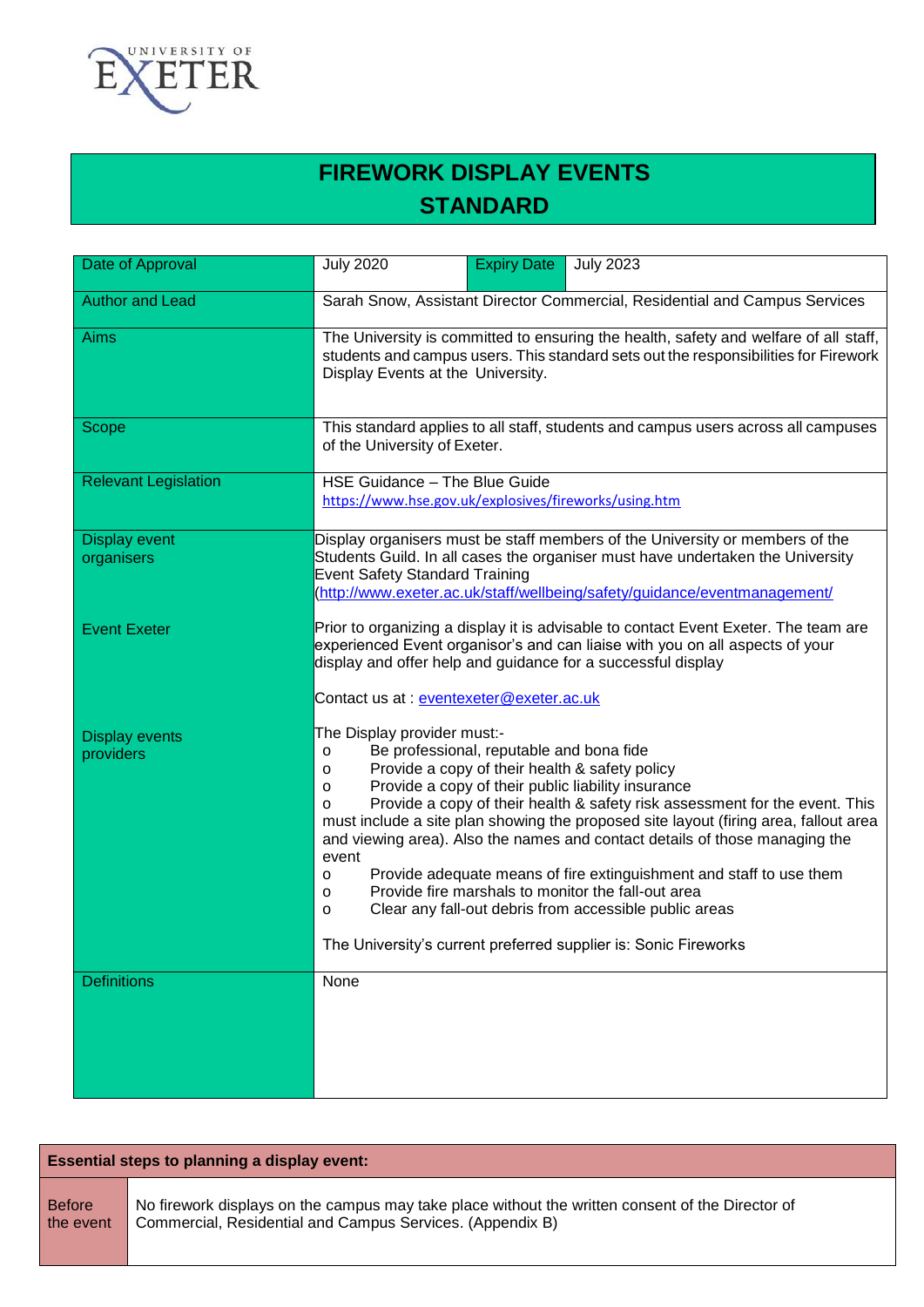|                            | Copies of the display provider's risk assessment must be sent to the Director of Grounds for approval. Appendix<br>А.                                                                                                                                                                                                                                    |
|----------------------------|----------------------------------------------------------------------------------------------------------------------------------------------------------------------------------------------------------------------------------------------------------------------------------------------------------------------------------------------------------|
|                            | For the Students Guild approval must also be sought from Mark Johnson (mark.johnson@exeterguild.com)<br>A copy should also be sent to Estate Patrol for information.                                                                                                                                                                                     |
|                            | More than two weeks prior to the event Exeter City Council, Police, Fire and Rescue Service, South West<br>Ambulance NHS Trust and Exeter Airport Air Traffic Control should all be informed in writing of the event<br>(Appendix C).                                                                                                                    |
|                            | Two weeks prior to the event local residents in nearby properties must be informed of the date, time and location<br>of the event in writing. Refer to Appendix D. The Environmental Health Officer of Exeter City Council can<br>recommend the streets which should be targeted. Print a map of these streets for your records.                         |
|                            | For events in the grounds of student residences, the Committee responsible for organising the event must<br>arrange for the distribution of the letters to houses in the streets that have been agreed by the EHO of Exeter<br>City Council.                                                                                                             |
|                            | <b>Multiple Events (possible during term time)</b>                                                                                                                                                                                                                                                                                                       |
|                            | Those organising the events should speak with other relevant residence managers to ensure<br>there are not too many displays in one week.                                                                                                                                                                                                                |
|                            | Firework displays should be limited to special events only and once a year per residence.                                                                                                                                                                                                                                                                |
| <b>During</b><br>the event |                                                                                                                                                                                                                                                                                                                                                          |
|                            | Adequate First Aid arrangements must be in place. First Aid assistance must be provided by either St. John<br>Ambulance or a similar commercial organisation.                                                                                                                                                                                            |
|                            | A firing time must be agreed with the company and adhered to.                                                                                                                                                                                                                                                                                            |
|                            | All firework displays must finish by 10.30pm (in the summertime, by 11.00pm).                                                                                                                                                                                                                                                                            |
|                            | The fall out area must always be away from vehicles. For a small display, the fall out zone will be approx 15<br>metres and that of a large display can be up to one kilometre.                                                                                                                                                                          |
|                            | Arrangements must be made to control and supervise the attendees. These arrangements must be made in<br>conjunction with the display provider and will include:                                                                                                                                                                                          |
|                            | Ensuring attendees are kept at a safe distance from the display, behind temporary barriers & marshalling<br>attendees to ensure a safe environment by preventing breaches of the barriers                                                                                                                                                                |
|                            | Wherever possible, the company should be asked to provide a "quieter" display. Noise levels must be monitored<br>by the company during the display and a copy of the readings given to the event organiser.                                                                                                                                              |
|                            | The number of rockets should be limited and no air bombs should be used. Maximum decibel levels = 105 db<br>@ a minimum of 25 metres distance, any increase above this level must be agreed by the University.                                                                                                                                           |
| After<br>the event         |                                                                                                                                                                                                                                                                                                                                                          |
|                            | The Display provider is responsible for all 'clean up' operations on site, returning the site to its former state,<br>prior to the display. It will pick up spent fireworks and 'fallout' from accessible public areas but not from private<br>dwellings and land.                                                                                       |
|                            | Any complaints or claims of negligence should be directed to both the Display provider and the University's<br>Insurance and Business Continuity Office so that liabilities may be considered and determined. In the case of<br>an incident a HS101 incident form must be completed and forwarded to the University Safety Office<br>safety@exeter.ac.uk |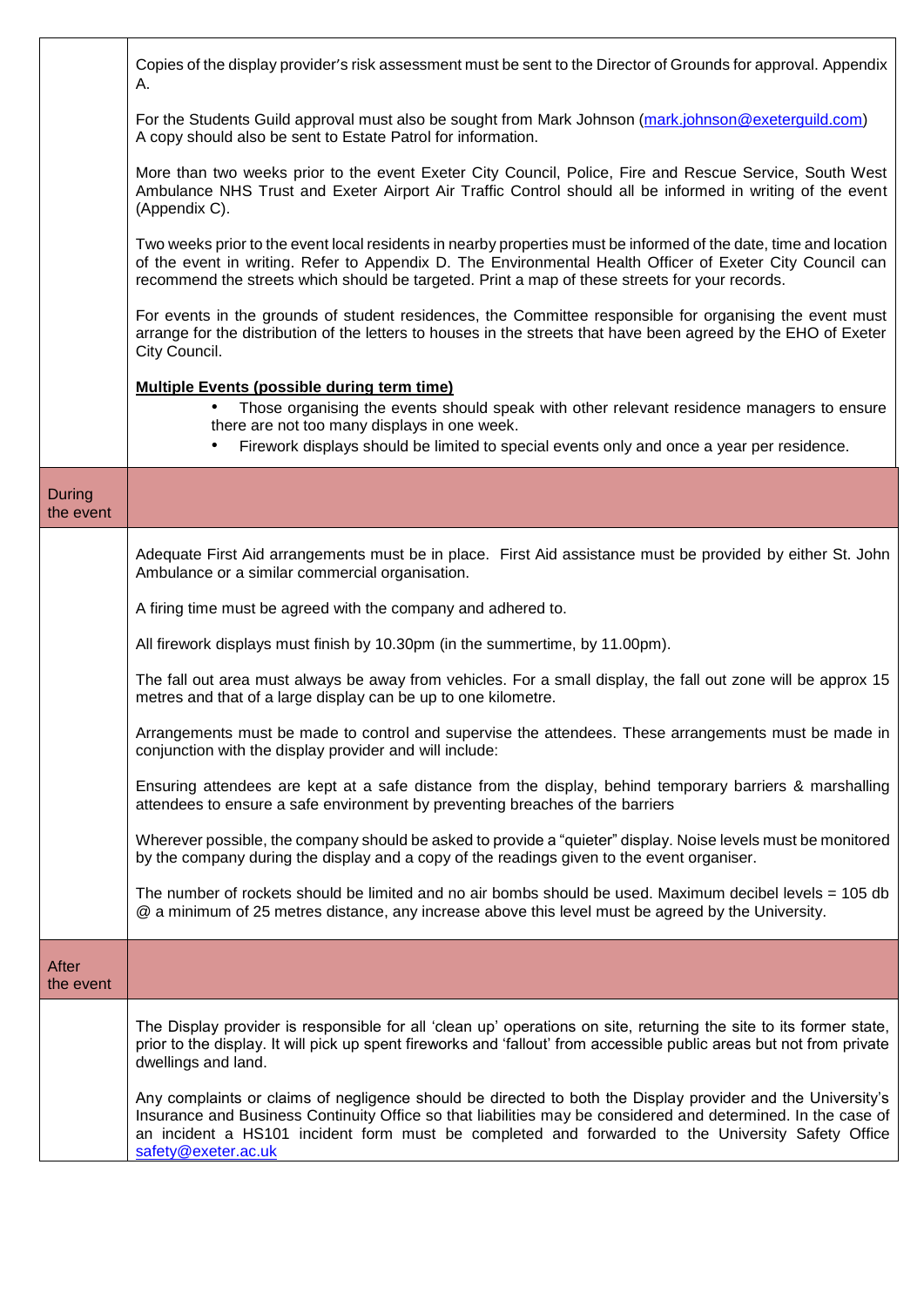| <b>Appendix A</b> | <b>Contact details</b>                                                                                                                                                         |
|-------------------|--------------------------------------------------------------------------------------------------------------------------------------------------------------------------------|
|                   | Mr Peter Scargill<br>Director of Commercial, Residential and Campus Services<br><b>Reed Hall</b><br><b>Streatham Drive</b><br>Exeter EX4 4QR                                   |
|                   | Mr Iain Park<br><b>Director of Grounds</b><br>Streatham Farm<br>T: 5531 E: <i>I.D.Park@exeter.ac.uk</i>                                                                        |
|                   | Estate Patrol (24hr security)<br>Northcote House<br>T: (01392) 723999<br>E: e.patrol@exeter.ac.uk                                                                              |
|                   | Sonic Fireworks<br>Mr Mike Glover, Managing Director<br>Sonic Fireworks<br>Unit J1<br>Langlands Business Park<br><b>Uffculme</b><br>Devon EX15 3DA<br>Tel: 01884 849222        |
|                   | www.sonicfireworks.co.uk<br>Devon and Somerset Fire & Rescue Service<br>Control Room<br>The Knowle<br><b>Clyst St George</b><br>Exeter EX3 0NW<br>Tel: 01392 872200 (not 24/7) |
|                   | Air Traffic Control<br><b>Exeter Airport</b><br><b>Clyst Honiton</b><br>Exeter<br>EX5 2BD                                                                                      |
|                   | <b>Ambulance Control</b><br>SW Ambulance Service NHS Foundation Trust<br><b>Abbey Court</b><br>Eagle Way<br>Exeter<br>EX2 7HY<br>Tel 01392 261500                              |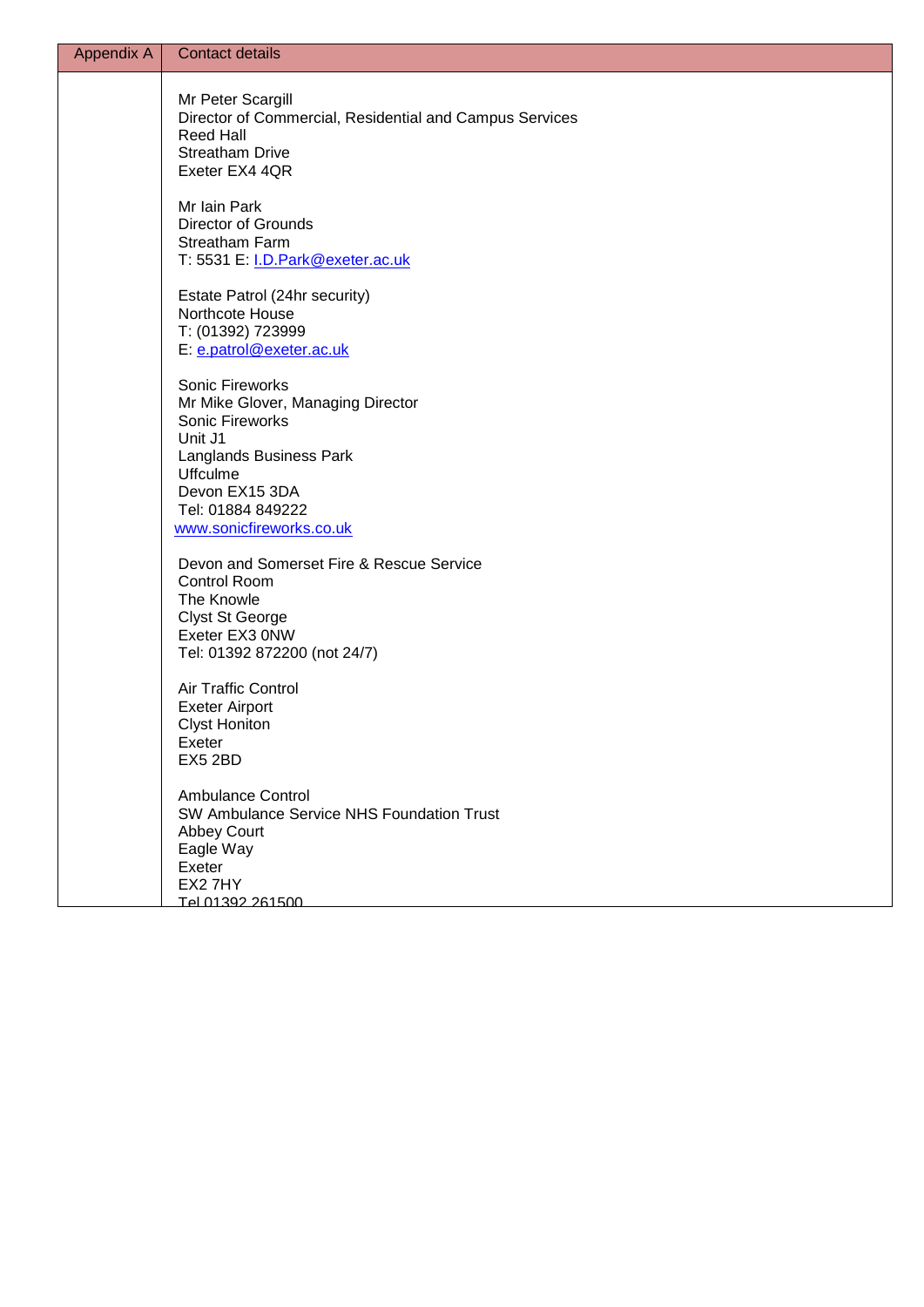Police Control Room Sidmouth Road Middlemoor Exeter EX2 7HQ Tel: 01392 420320 Environmental Health Officer Exeter City Council Civic Centre Paris Street Exeter EX1 1RQ Tel 01392 277888 (9-5, M-F) University Health and Safety Office Ground Floor Hope Hall Prince of Wales Road Exeter EX4 4PL [safety@exeter.ac.uk](mailto:safety@exeter.ac.uk)

### Appendix B  $\parallel$  Request Form: Consent to hold an organised firework display event

Mr Peter Scargill Director of Commercial, Residential and Campus Services Reed Hall Streatham Drive Exeter EX4 4QR

Dear Sir Consent to hold an organised Firework Display Event

On behalf of. . . . . . . . . . . . . . . I request consent to hold a firework display event:-

1 On:- 2 At:-

3 Duration:-

4 Location:-

The Display provider is ……………………………………………………………….

The provider is a Bona fide company and they have provided a detailed risk assessment of the event and certificate of public liability insurance. These have been copied to the Health and Safety Office.

I have studied the University's Firework Display Event Code of Practice and will adhere to its requirements and recommendations.

Yours Sincerely

Insert your name and contact details

Dear ……………………………….

I hereby GIVE CONSENT for the Event as described above, subject to its compliance with the University's Codes of Practice on Firework Display Events.

I hereby DENY CONSENT for the event as described above. Please contact …………………………………... to discuss the reasons for this decision and to assist with re-submission of this request form

Regards

Mr Peter Scargill Director of Commercial, Residential and Campus Services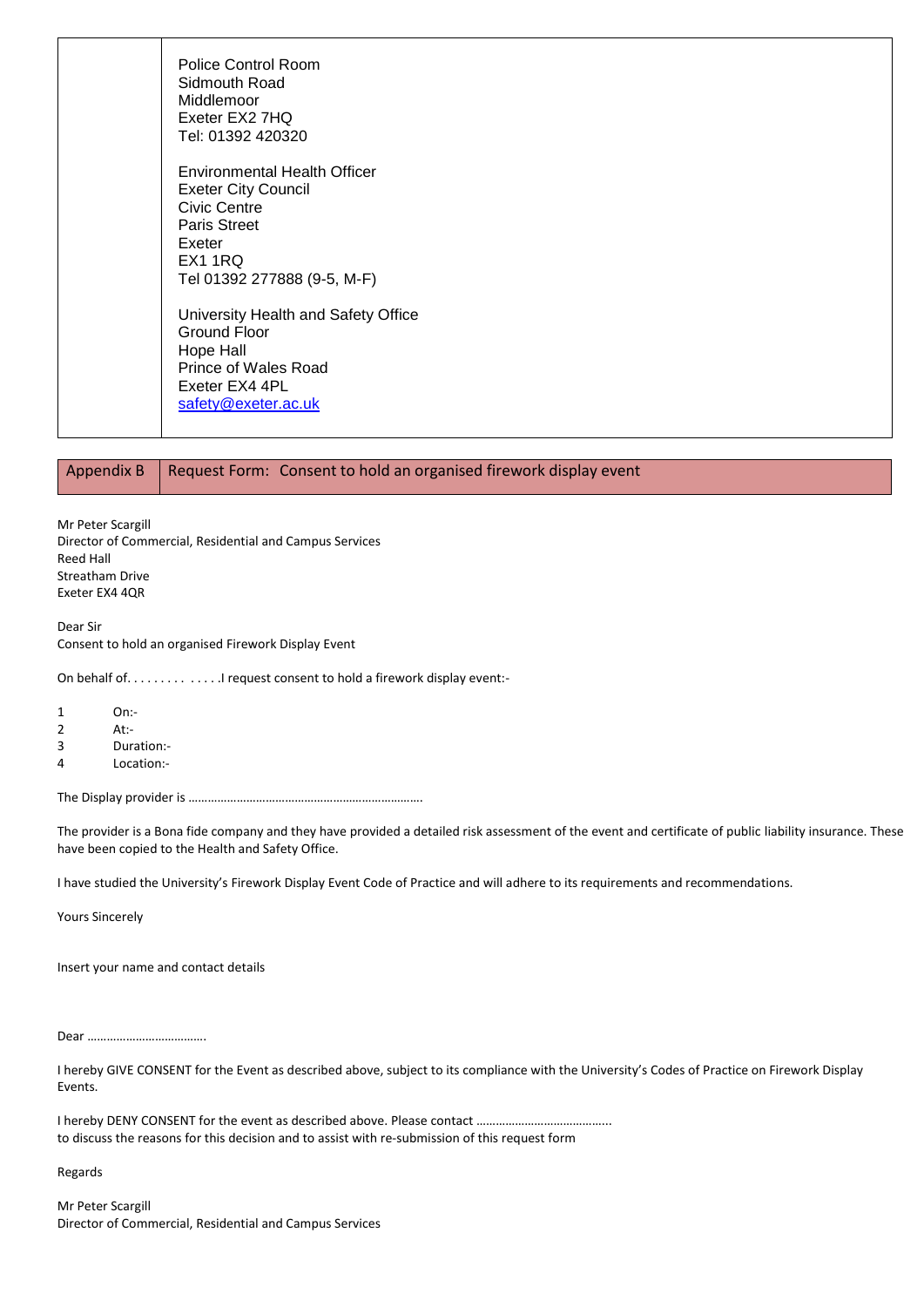Devon and Somerset Fire & Rescue Service Control Room The Knowle Clyst St George Exeter EX3 0NW

Dear Sir or Madam,

Notification of a Firework Display Event, to take place on (Insert Date)………………

I am writing to notify you that, in conjunction with [Insert event name], a professionally fired firework display will take place on the above date in the grounds of [insert venue name and full postal address]

The anticipated time of firing is [insert time in 24hr format ie 22:45 hours] and should last between [ insert length of display in time ie 5/10 minutes ].

Residents in the surrounding area have been notified in writing.

As well as your agency Exeter City Council, the Devon & Cornwall Constabulary, SW Ambulance Service NHS Foundation Trust and Exeter Airport Air Control have also been notified.

I trust that this will not cause any difficulties.

Yours faithfully,

Environmental Health Officer Exeter City Council Civic Centre Paris Street Exeter EX1 1RQ

Dear Sir or Madam,

Notification of a Firework Display Event, to take place on (Insert Date)………………

I am writing to notify you that, in conjunction with [Insert event name], a professionally fired firework display will take place on the above date in the grounds of [insert venue name and full postal address]

The anticipated time of firing is [insert time in 24hr format ie 22:45 hours] and should last between [ insert length of display in time ie 5/10 minutes ].

Residents in the surrounding area have been notified in writing.

As well as your agency the Devon and Somerset Fire and Rescue Service, the Devon & Cornwall Constabulary, SW Ambulance Service NHS Foundation Trust and Exeter Airport Air Traffic Control have also been notified.

I trust that this will not cause any difficulties.

Yours faithfully,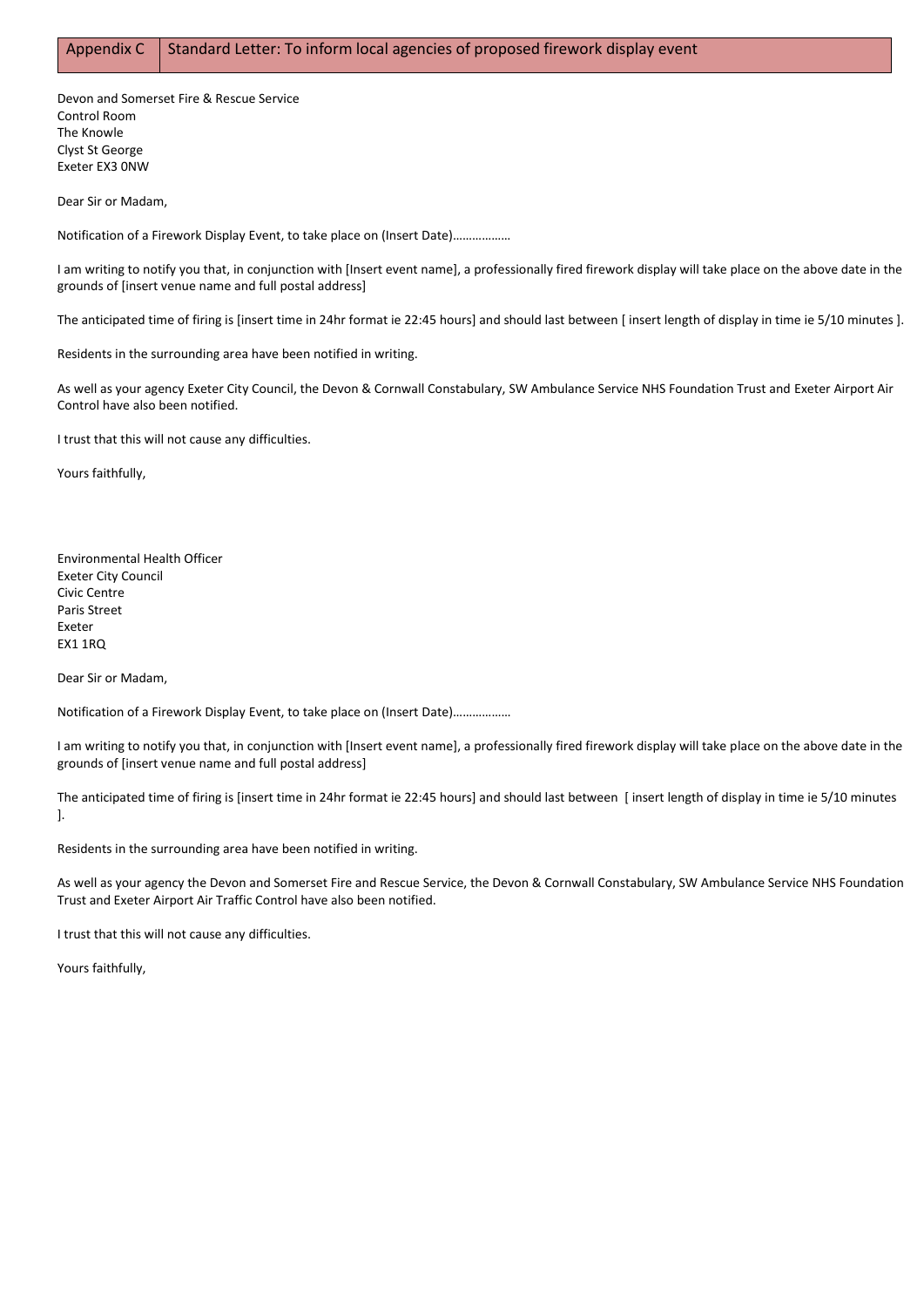Air Traffic Control Exeter Airport Clyst Honiton Exeter EX5 2BD

Dear Sir or Madam,

Notification of a Firework Display Event, to take place on (Insert Date)………………

I am writing to notify you that, in conjunction with [Insert event name], a professionally fired firework display will take place on the above date in the grounds of [insert venue name and full postal address]

The anticipated time of firing is [insert time in 24hr format ie 22:45 hours] and should last between [ insert length of display in time ie 5/10 minutes ].

Residents in the surrounding area have been notified in writing.

As well as your agency the Devon and Somerset Fire and Rescue Service, the Devon & Cornwall Constabulary, SW Ambulance Service NHS Foundation Trust and Exeter City Council have also been notified.

I trust that this will not cause any difficulties.

Yours faithfully,

Ambulance Control SW Ambulance Service NHS Foundation Trust Abbey Court Eagle Way Exeter EX2 7HY

Dear Sir or Madam,

Notification of a Firework Display Event, to take place on (Insert Date)………………

I am writing to notify you that, in conjunction with [Insert event name], a professionally fired firework display will take place on the above date in the grounds of [insert venue name and full postal address]

The anticipated time of firing is [insert time in 24hr format ie 22:45 hours] and should last between [ insert length of display in time ie 5/10 minutes ].

Residents in the surrounding area have been notified in writing.

As well as your agency the Devon and Somerset Fire and Rescue Service, the Devon & Cornwall Constabulary, Exeter City Council and Exeter Airport Air Traffic Control have also been notified.

I trust that this will not cause any difficulties.

Yours faithfully,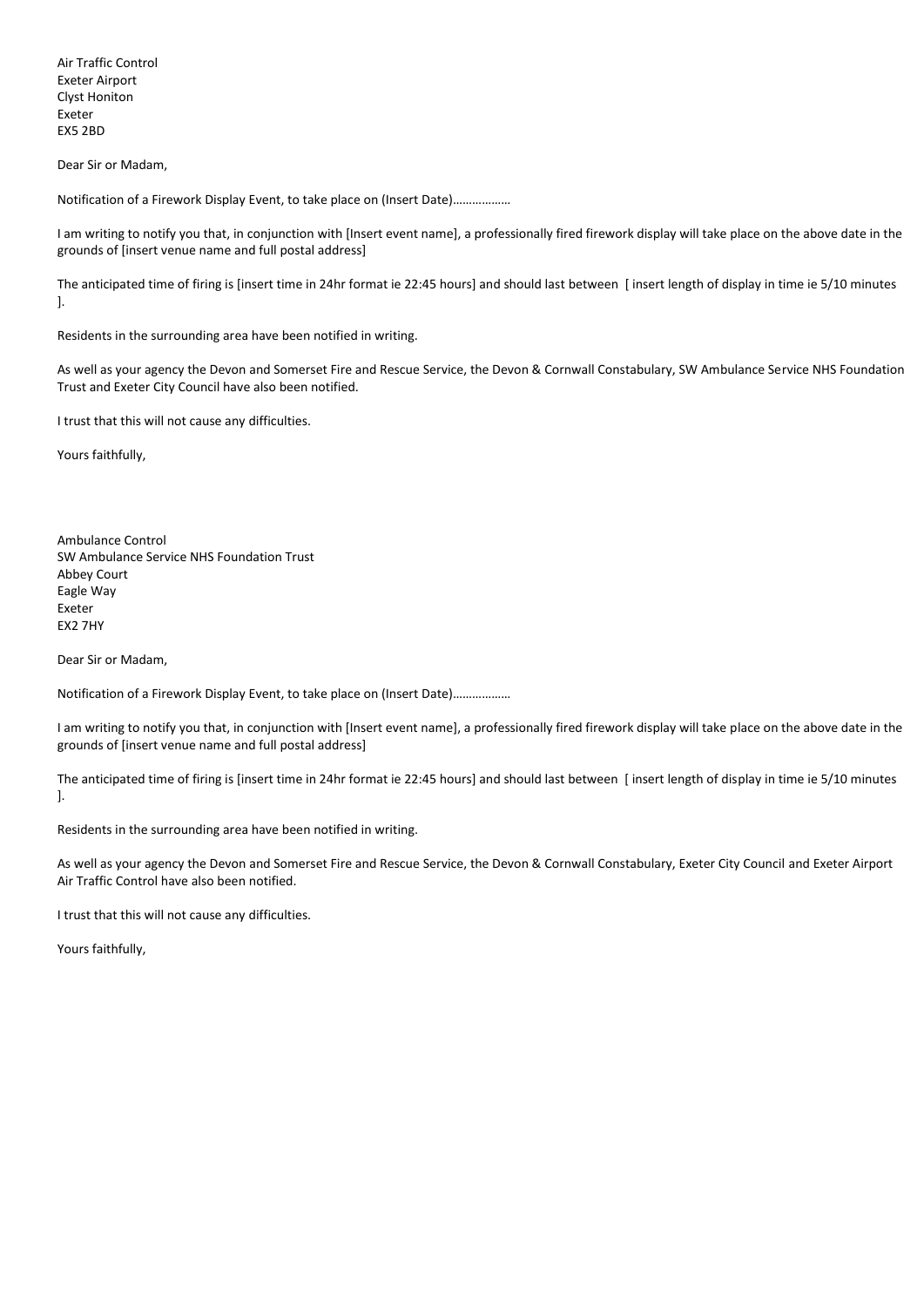Police Control Room Sidmouth Road Middlemoor Exeter EX2 7HQ

Dear Sir or Madam,

Notification of a Firework Display Event, to take place on (Insert Date)………………

I am writing to notify you that, in conjunction with [Insert event name], a professionally fired firework display will take place on the above date in the grounds of [insert venue name and full postal address]

The anticipated time of firing is [insert time in 24hr format ie 22:45 hours] and should last between [ insert length of display in time ie 5/10 minutes ].

Residents in the surrounding area have been notified in writing.

As well as your agency the Devon and Somerset Fire and Rescue Service, SW Ambulance Service NHS Foundation Trust, Exeter City Council and Exeter Airport Air Traffic Control have also been notified.

I trust that this will not cause any difficulties.

Yours faithfully,

## Appendix D Standard Letter: To inform local residents of proposed firework display

[Insert venue name] [Insert venue postal address] [Insert venue telephone number and email address]

[Insert date of letter]

Dear Sirs,

I am writing to notify you that, in conjunction with the [Insert title of event], a professionally fired firework display is booked to take place on the above date in the grounds of University of Exeter at [Insert venue].

The anticipated time of firing is [Insert firing time in 24hr format ie 22:45 hours] and should last between [insert length of display in time ie 5/10 minutes].

The local Environmental Health Office and other relevant authorities have been informed of the event.

We do hope that this will not cause too much inconvenience and we thank you, in advance, for your cooperation.

Yours faithfully,